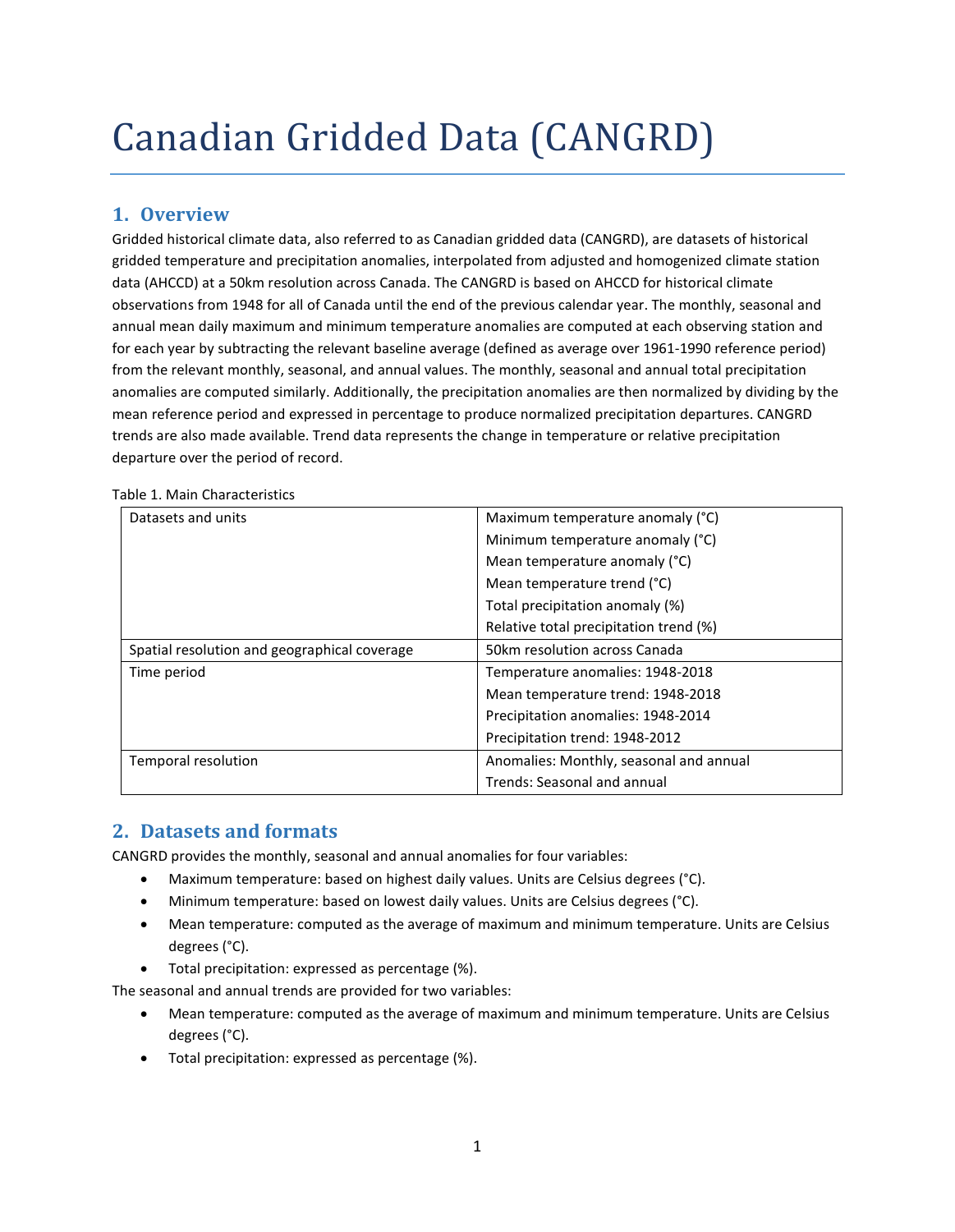## **2.1. Canadian Gridded Temperature Anomalies**

The Canadian gridded temperature anomaly data consist of gridded monthly, seasonal and annual mean daily maximum and minimum temperature anomalies. The gridded temperature data are interpolated from homogenized temperature (i.e., AHCCD datasets). The anomalies are the difference between the temperature for a given year or season and a baseline value (defined as the average over 1961-1990 as the reference period). The 1961–1990 reference period was chosen because it is recognized by WMO as a standard reference period for longterm climate change assessments. The monthly, seasonal and yearly temperature anomalies were computed for the years 1948 to 2018. The data will continue to be updated every year.

## **2.2. Canadian Gridded Precipitation Anomalies**

The Canadian gridded precipitation anomaly data consist of gridded monthly, seasonal and annual mean daily total precipitation anomalies. The gridded precipitation data are interpolated from adjusted precipitation (i.e., AHCCD datasets). The anomalies are the percentage difference between the value for a given year or season and a baseline value (defined as the average over 1961-1990 as the reference period). The monthly, seasonal and yearly relative precipitation anomalies were computed for the years 1948 to 2014. A reduction in manual weather stations in recent years has resulted in an insufficient number and density of stations to conduct precipitation interpolations. The data will be updated as time permits. It should be noted that generally there is much less precipitation in northern Canada than in southern Canada. As such, a percent departure in the north represents much less precipitation than the same percentage in the south.

## **2.3. Trend of Mean Temperature for 1948 – 2018 based on Canadian gridded data**

Seasonal and annual trends of mean surface air temperature change for 1948-2018 based on Canadian gridded data (CANGRD) are available. Temperature trends represent the change in temperature over the period of record (1948-2018).

## **2.4. Trend of Total Precipitation for 1948 - 2012 based on Canadian gridded data**

Seasonal and annual trends of relative total precipitation change for 1948-2012 based on Canadian gridded data (CANGRD) are available. The relative trends reflect the percent change in total precipitation over the period of record (1948-2012).

## **3. Methods**

#### **3.1. Interpolation**

The station values of temperature anomalies from the baseline average are interpolated to the evenly spaced (50 km) grid boxes using the Gandin's Optimal Interpolation (OI) (Gandin, 1965; Alaka et al., 1972; Bretherton et al, 1976). Values for grid boxes over large bodies of water such as Hudson Bay are excluded. The grid box values of mean temperature departures are the average of those for daily minimum and maximum.

The station values of the normalized precipitation departures from unevenly distributed stations are interpolated to the evenly spaced (50 km) grid boxes using the Gandin's Optimal Interpolation (OI) (Gandin, 1965; Alaka et al., 1972; Bretherton et al, 1976). Values for grid boxes over large bodies of water such as Hudson Bay are excluded.

The CANGRD grid is in polar stereographic projection with a 50 km spatial resolution. The grid is a 125 (columns) by 95 (rows) matrix, where the SW corner (0,0) is at 40.045°N latitude and 129.85°W longitude. The projection is true at 60.0°N and centered on 110.0°W. Only grid points located within Canadian boundaries should be used.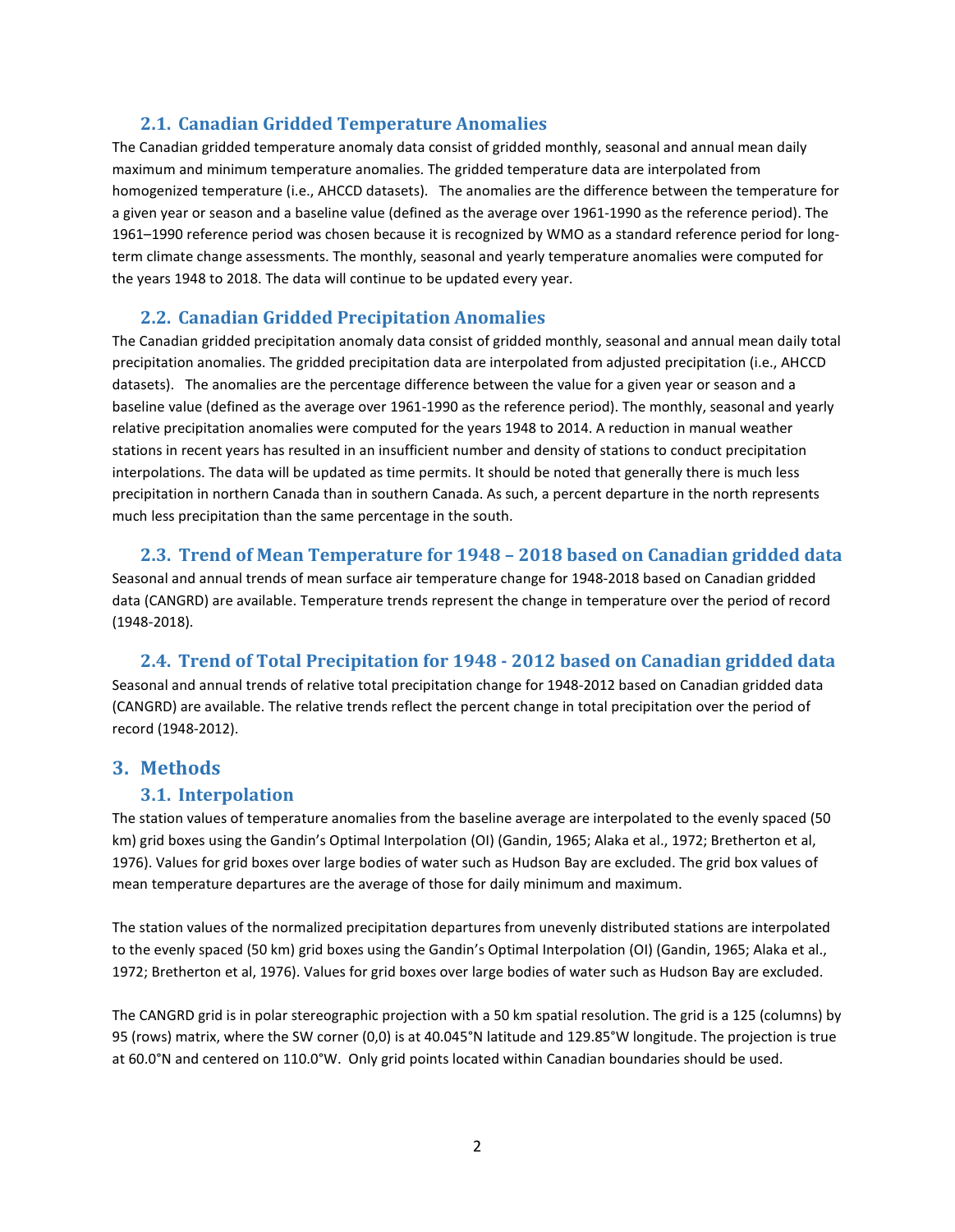## **3.2. Calculation of CANGRD trends**

The trend datasets consist of gridded seasonal and annual trends of mean surface air temperature change from 1948-2018 and relative total precipitation change from 1948-2012. A Kendall linear trend is fitted to the temperature departures from the baseline value and to the normalized precipitation departure from the baseline value. It is still possible to have missing values for certain grid points in any given year, and even more recently, because of insufficient data for interpolation.

## **4. Application**

The CANGRD dataset was created to assess long-term and spatial trends in Canada's climate, and are used to produce the Climate Trends and Variations Bulletin (CTVB). Trends serve as indicators of long-term change over the period of interest. Using departures from a mean reference period as opposed to actual observations are better suited for trend analyses of average conditions over an area, as it makes data more compatible across the country. Similarly, the normalization of the precipitation values are better suited to compare relative change in precipitation conditions. These values are better for national and regional assessments.

## **5. Limitations**

It should be noted that the CANGRD dataset consist of temperature and precipitation anomalies, not actual temperature and precipitation values. In addition, CANGRD dataset are gridded datasets. If you require sitespecific datasets, please consider using the adjusted and homogenized Canadian climate data (AHCCD). AHCCD are climate station datasets that incorporate adjustments (derived from statistical procedures) to the original historical station data to account for discontinuities from non-climatic factors, such as instrument changes or station relocation.

## **6. Other Considerations**

It should be noted that ongoing research may result in future revisions of the CANGRD dataset (e.g., updated methodologies) to provide a better spatial and temporal representation of the climate trends in Canada.

## **7. Use limitation**

Open Government Licence - Canada [\(http://open.canada.ca/en/open-government-licence-canada\)](http://open.canada.ca/en/open-government-licence-canada).

## **8. Contact Information**

Climate Services Support Desk info.cccs-ccsc@canada.ca 833-517-0376

#### **9. References**

Alaka, M. A., & Elvander, R. C. (1972). Optimum interpolation from observations of mixed quality. Mon. Weather Rev. 100(8): 612–624.

Bretherton, F.P, Davis, R.E., & Fandry, B. (1976). A technique for objective analysis and design of oceanographic experiments applied to MODE-73. Deep Sea Research, 23: 559-582.

Environment and Climate Change Canada (2018). Canadian Gridded Temperature Anomalies CANGRD. Accessed August 16 2018. Website: https://open.canada.ca/data/en/dataset/3d4b68a5-13bc-48bb-ad10-801128aa6604

Gandin, L.S. (1965). Objective analysis of meteorological fields (Israel Program for Scientific Translations, Trans.). Jerusalem, Israel: S. Monsoon. (original work published in 1963).